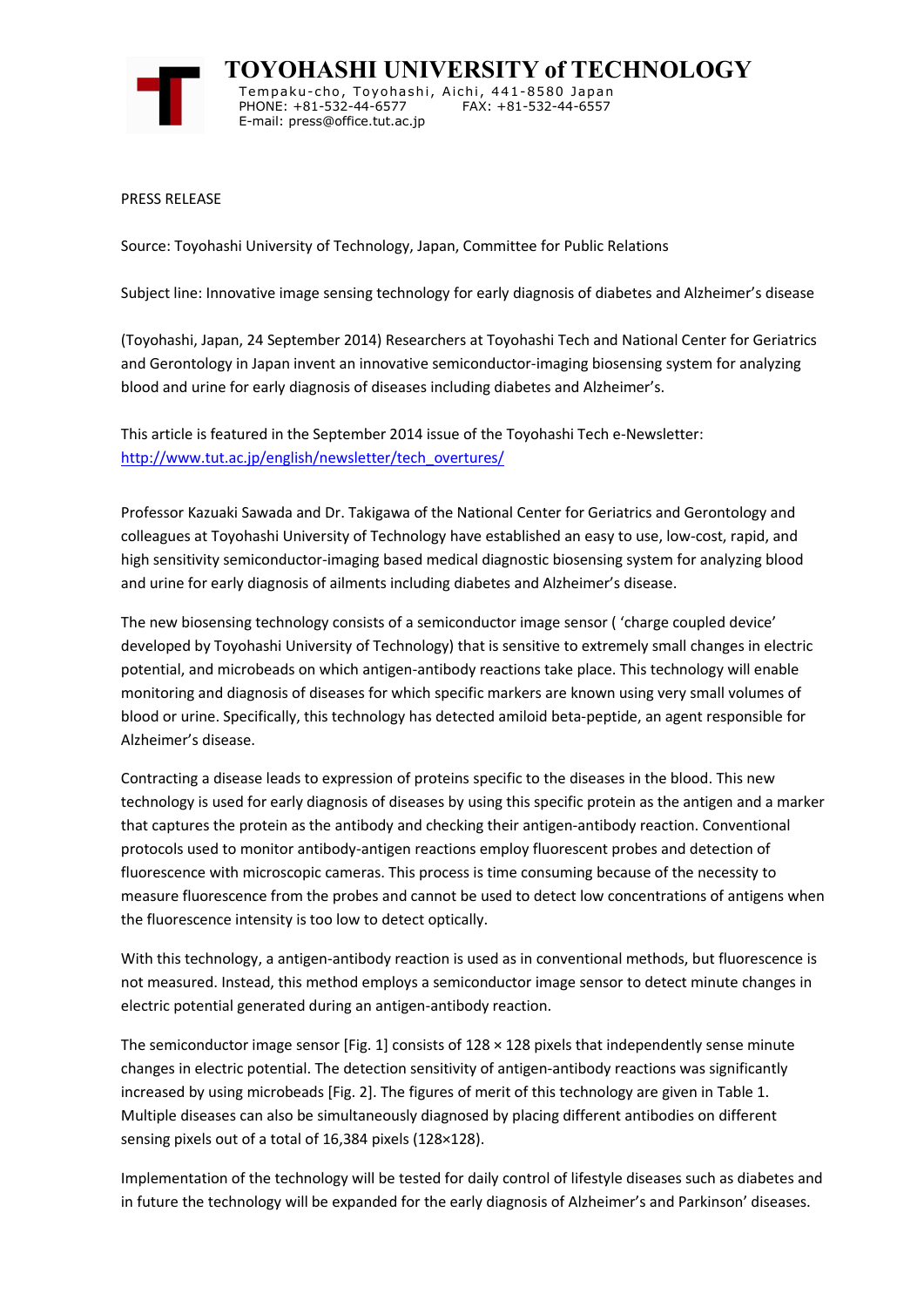

**TOYOHASHI UNIVERSITY of TECHNOLOGY**

Tempaku-cho, Toyohashi, Aichi, 441-8580 Japan PHONE: +81-532-44-6577 E-mail: press@office.tut.ac.jp

Acknowledgement

"Extremely early diagnosis technological development project" of the industrial-academic-government collaboration "Knowledge Hub Aichi" project promoted by Aichi Prefecture

Reference:

Akiteru Kono et al, Label free bio image sensor for real time monitoring of potassium ion released from hippocampal slices, Sensors and Actuators B 201, 439–443, (2014) http://dx.doi.org/10.1016/j.snb.2014.04.019



Fig. 1 Semiconductor image sensor (128 pixels × 128 pixels)



Fig. 2 Schematic illustration of microbeads with antibodies on sensors (Patent application filed)